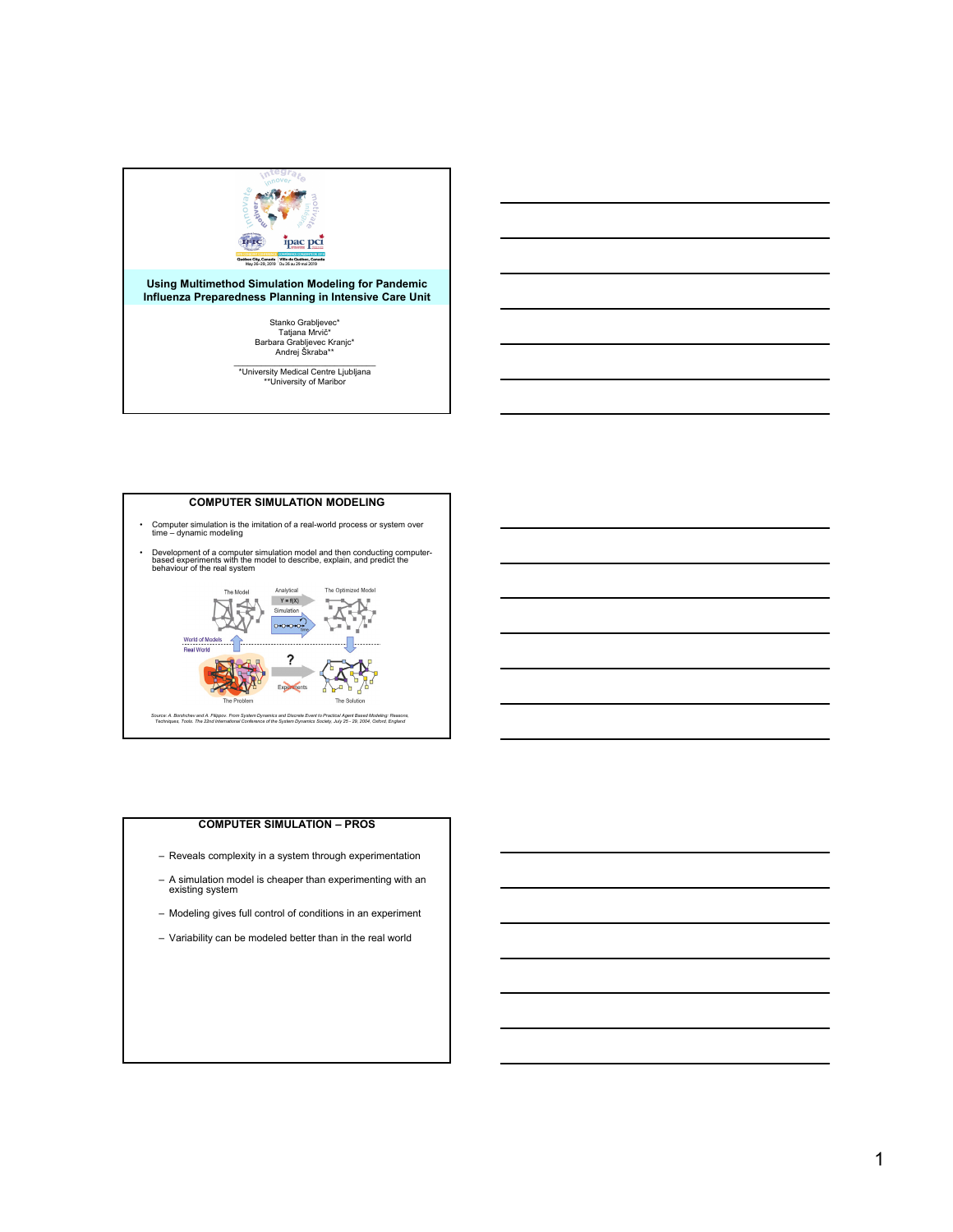# **COMPUTER SIMULATION – CONS**

- High price of computer simulation tool
- Time consumption
- Data hungry to get usable results

# **COMPUTER SIMULATION METHODS**

The main three approaches used in simulation of healthcare systems:

- Discrete event simulation (DES)
- System dynamics (SD)
- Agent based simulation (ABS)

# Hybrid simulation

|                  | <b>DES</b>                                                                                                                                                                                                         | SD                                                                                                                              | <b>ABS</b>                                                                                                                                                                                                                   |
|------------------|--------------------------------------------------------------------------------------------------------------------------------------------------------------------------------------------------------------------|---------------------------------------------------------------------------------------------------------------------------------|------------------------------------------------------------------------------------------------------------------------------------------------------------------------------------------------------------------------------|
| <b>Strengths</b> | Queues that are common<br>in healthcare systems are<br>key concept<br>Top-down approach<br>Detailed system modeling                                                                                                | Emphasis on<br>systemic view<br>Top-down approach<br>Modeling does not<br>require much data                                     | Emphasis on agents and<br>connections between them.<br>Bottom-up approach                                                                                                                                                    |
| Weaknesses       | Interactions between<br>entities cannot be<br>modeled<br>After the entity enters the<br>process, the process<br>cannot be stopped and<br>entity pulled out of it<br>Continuous systems<br>cannot be easily modeled | Models are<br>deterministic and do<br>not mirror individual<br>variability<br>Discrete processes<br>cannot easily be<br>modeled | No queuing concepts which is<br>common for health-care<br>systems<br>Usually time consuming to build<br>a model<br>Usually demands a lot of<br>computing power which might<br>be limiting<br>Usually a lot of data is needed |

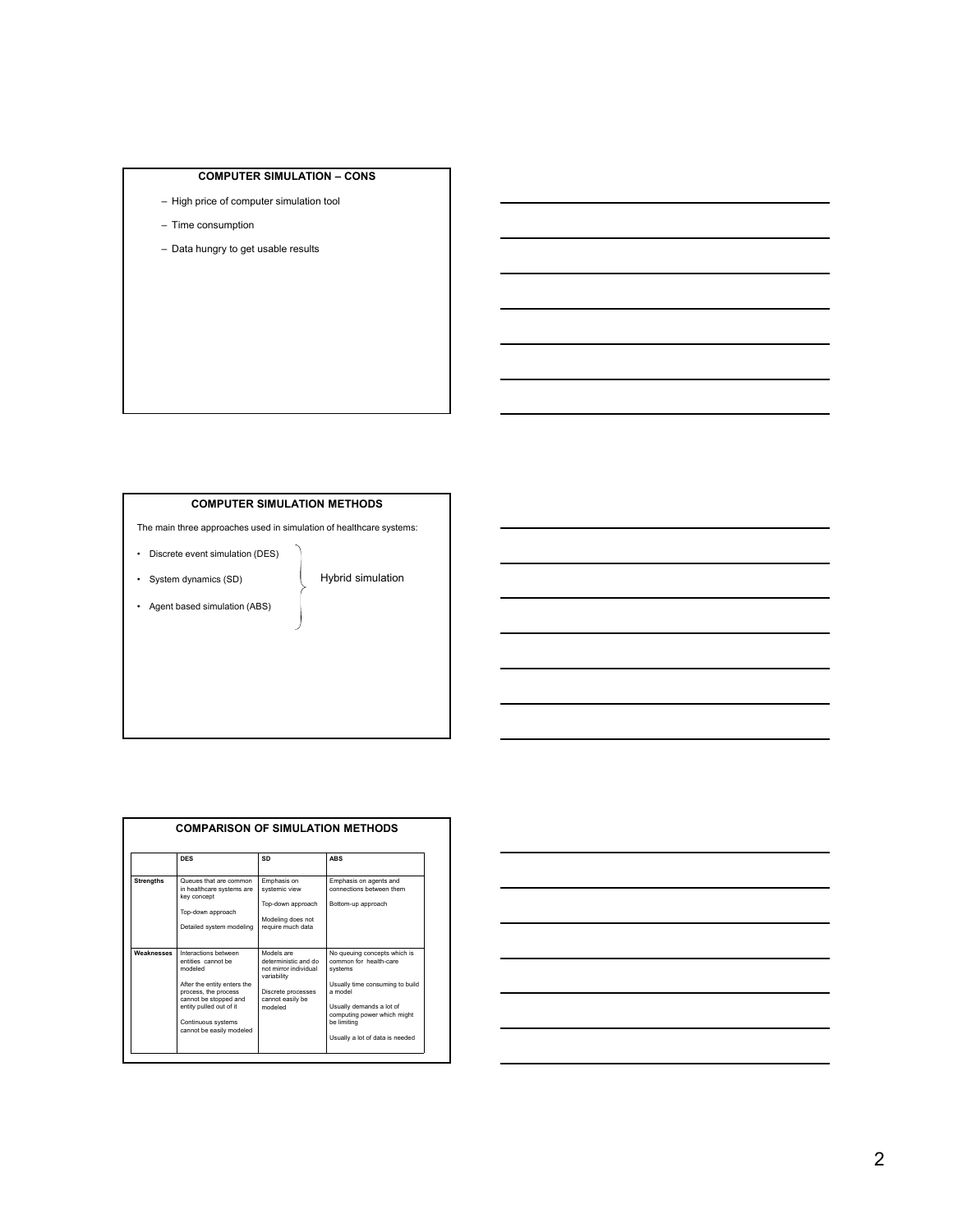## **HYBRID SIMULATION**

- In hybrid simulation multiple techniques/paradigmes are combined in one
- These combination/integration of individual methods enable the symbiotic realization of the strengths of individual techniques, while reducing their limitations

# **COMPUTER SIMULATION OF HEALTHCARE PROCESSES**

- Useful for improving and managing many issues such as:
	- better understanding of the system
	- patient workflow
	- throughput and waiting time
	- resources allocation and optimization
	- patient diversion policies
	- spreading of infections
	- building/work place design etc.
	- simulation models as a Decision Support System (DSS)



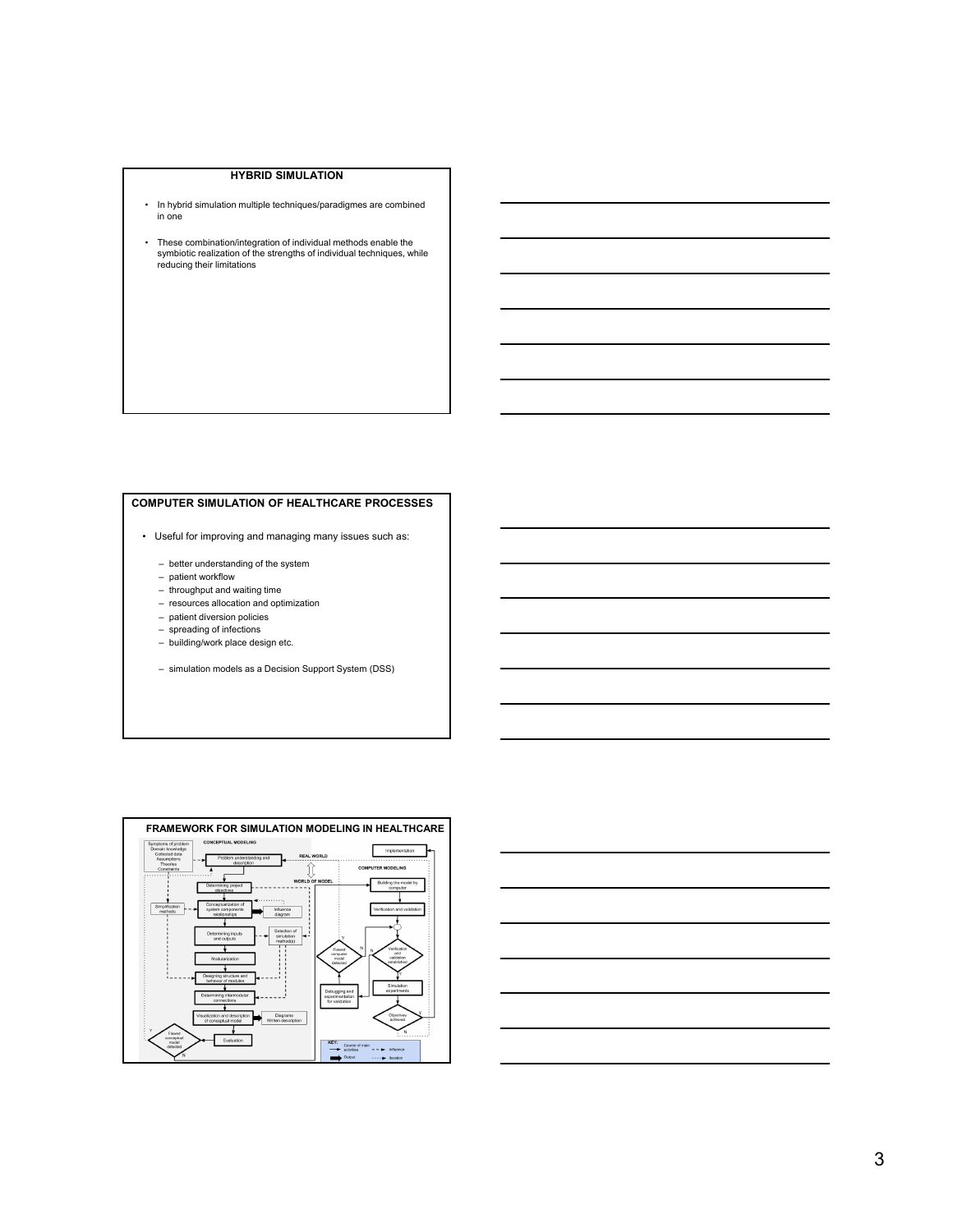#### **MAIN PROJECT OBJECTIVES**

- better understanding of influenza spreading in community
- dynamic of relationship between intensity of influenza spreading in community and neurological influenza patient admissions to NICU
- how many of ICU-influenza patients could be admitted to NICU
- what could be potential effects of different infection control measures in NICU
- to build a simulation model that can be upgraded for other purposes







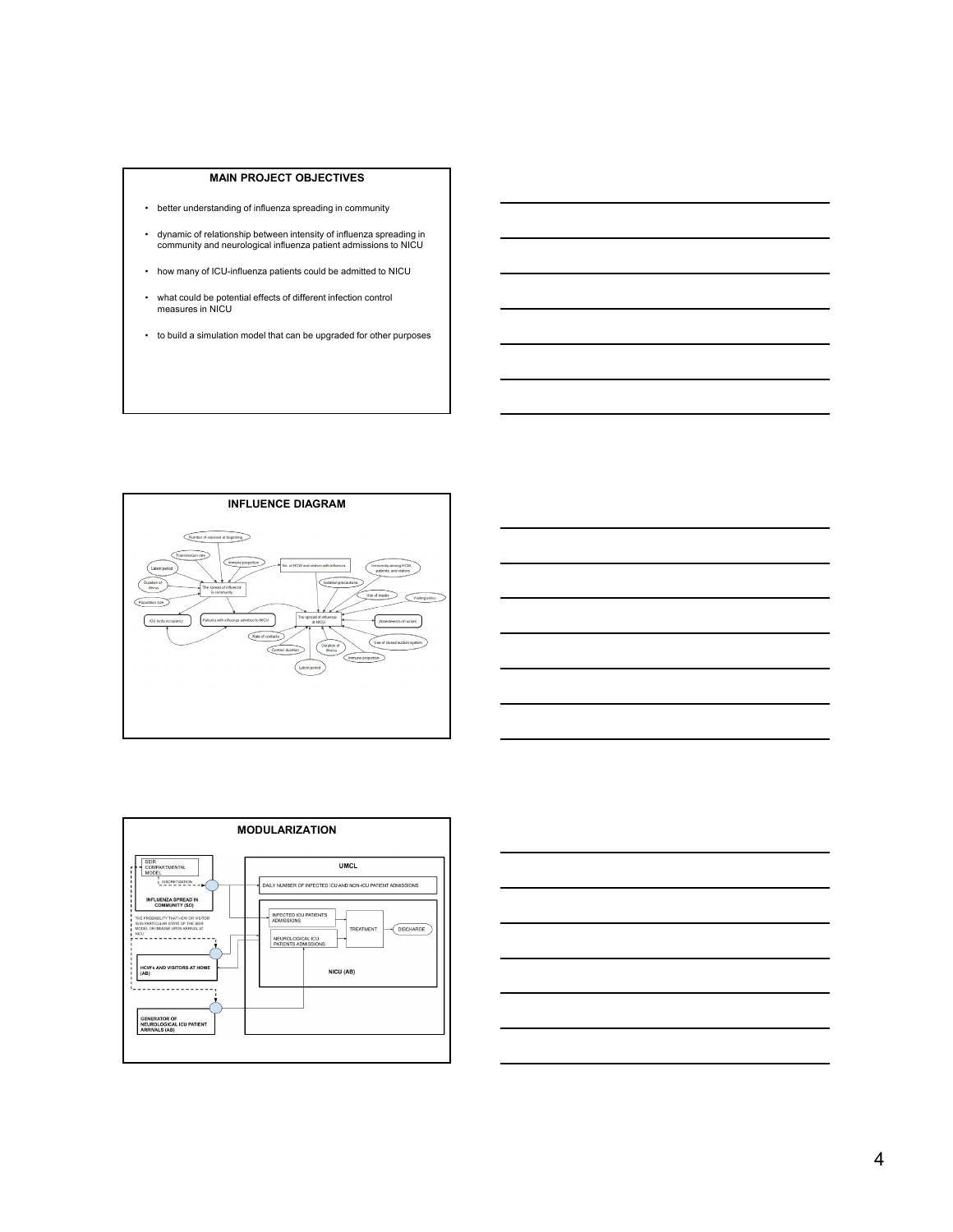### **COMPARTMENTAL SEIR MODEL (1)**

- Divide the population into compartments based on disease states: – **S**usceptible
	- **E**xposed
	- **I**nfectiouse
	- **R**ecovered
- Relatively simple
- Well studied
- Because of usual fully mixed, homogenous population assumption fails to capture the differences in contact paterns for different environments and age groups







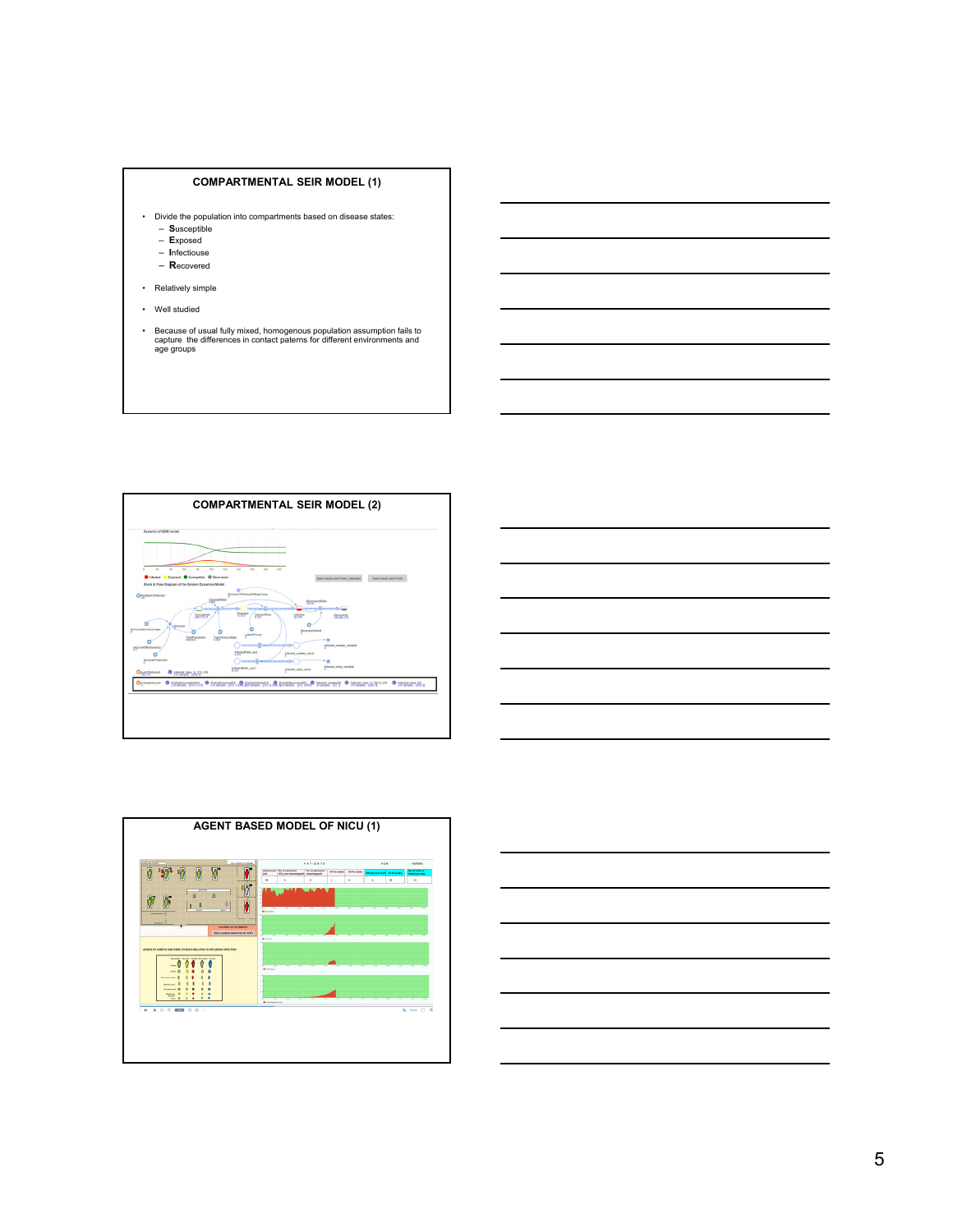









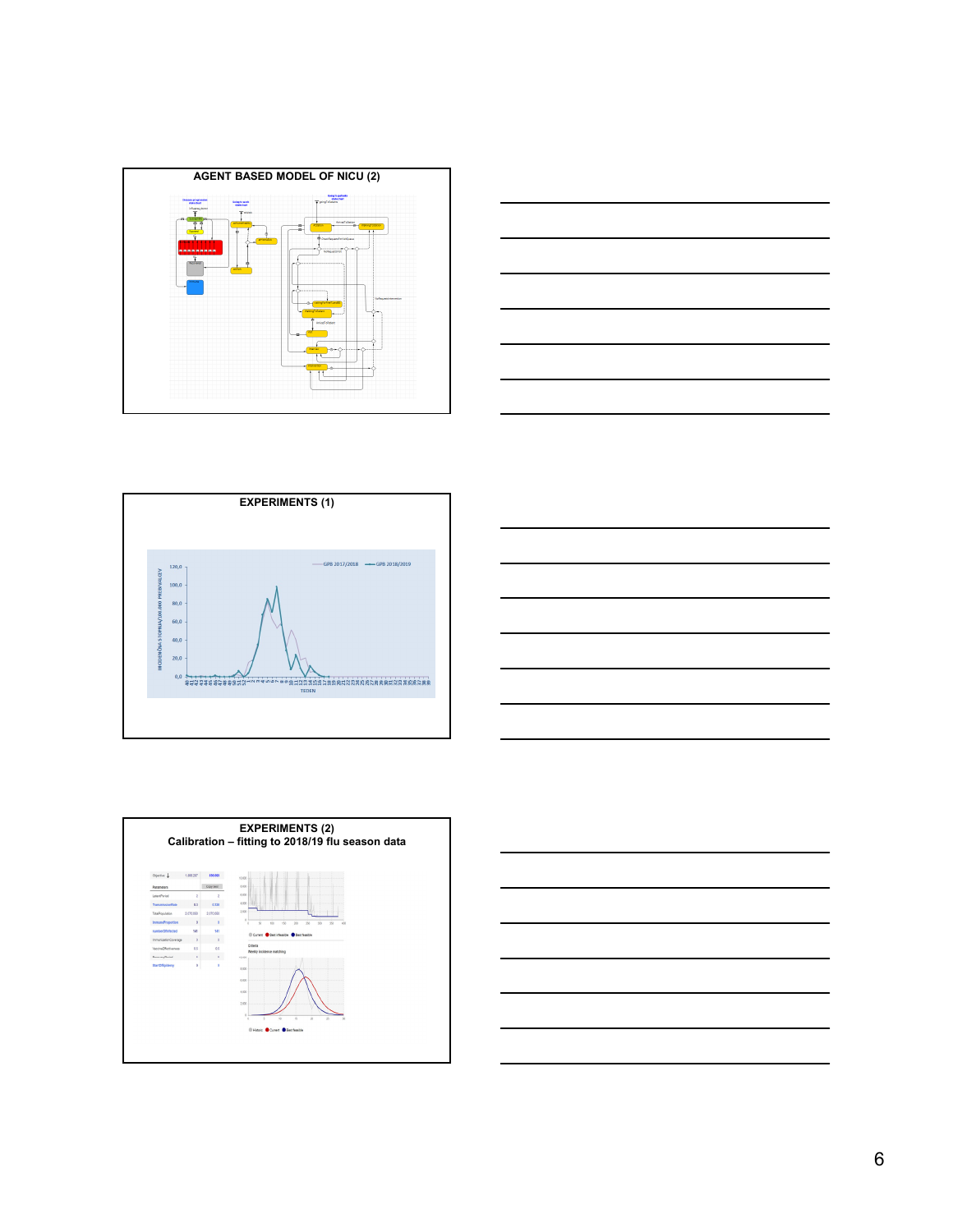









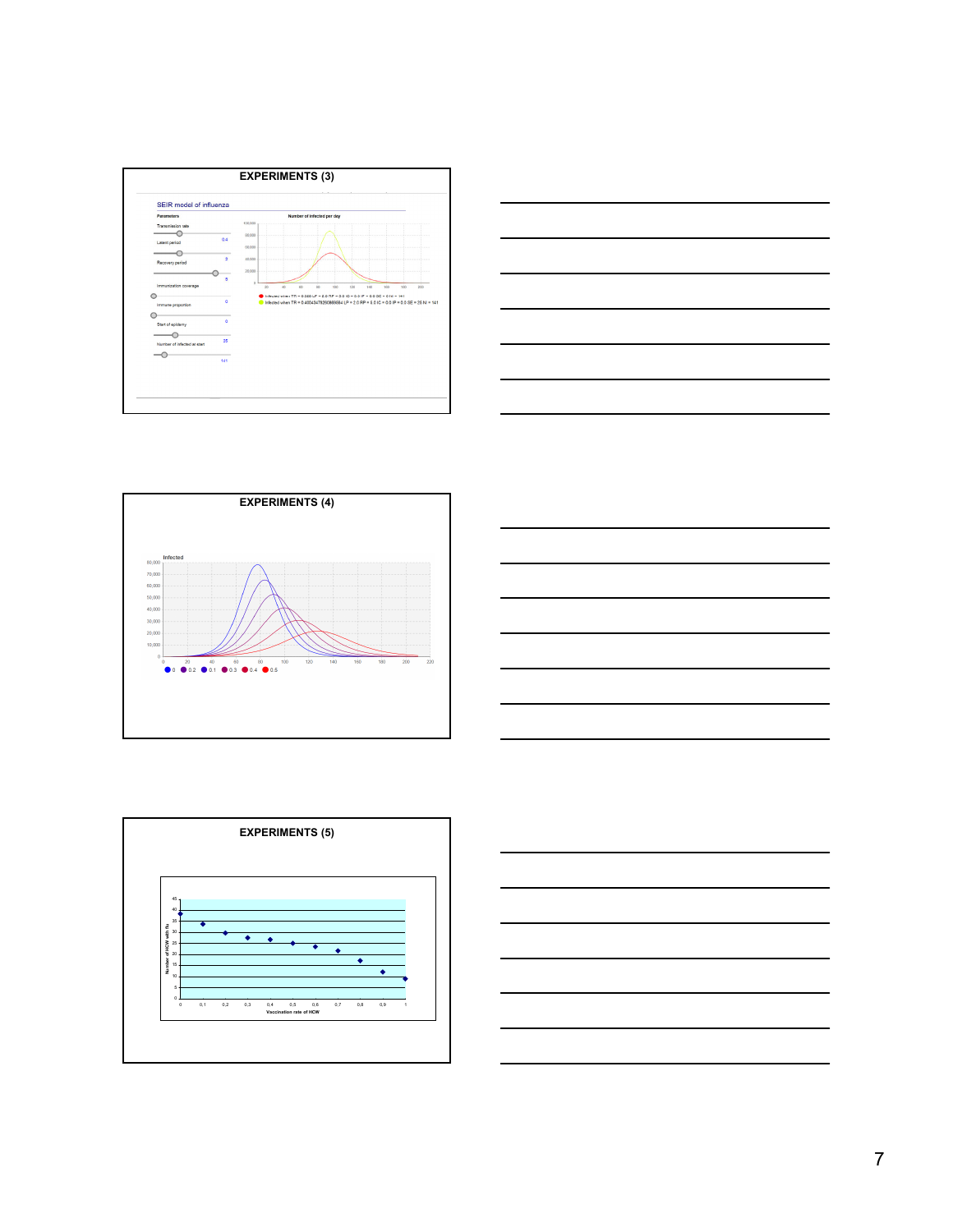



### **EXPERIMENTS (7)**

- banning visits is an ineffective preventive measure
- strict use of mask by all close HCW-patient contacts during influenza season is an effective preventive measure for decreasing HA-influenza cases, especially in ICU with low vaccination rate among H<sub>C</sub>M
- the same applies to HCW-HCW, but how to achieve this?

## **FUTURE WORK**

- improving the quality of the input data
- upgrading the simulation model into DSS for seasonal and pandemic influenza preparedness planing for the entire UMCL